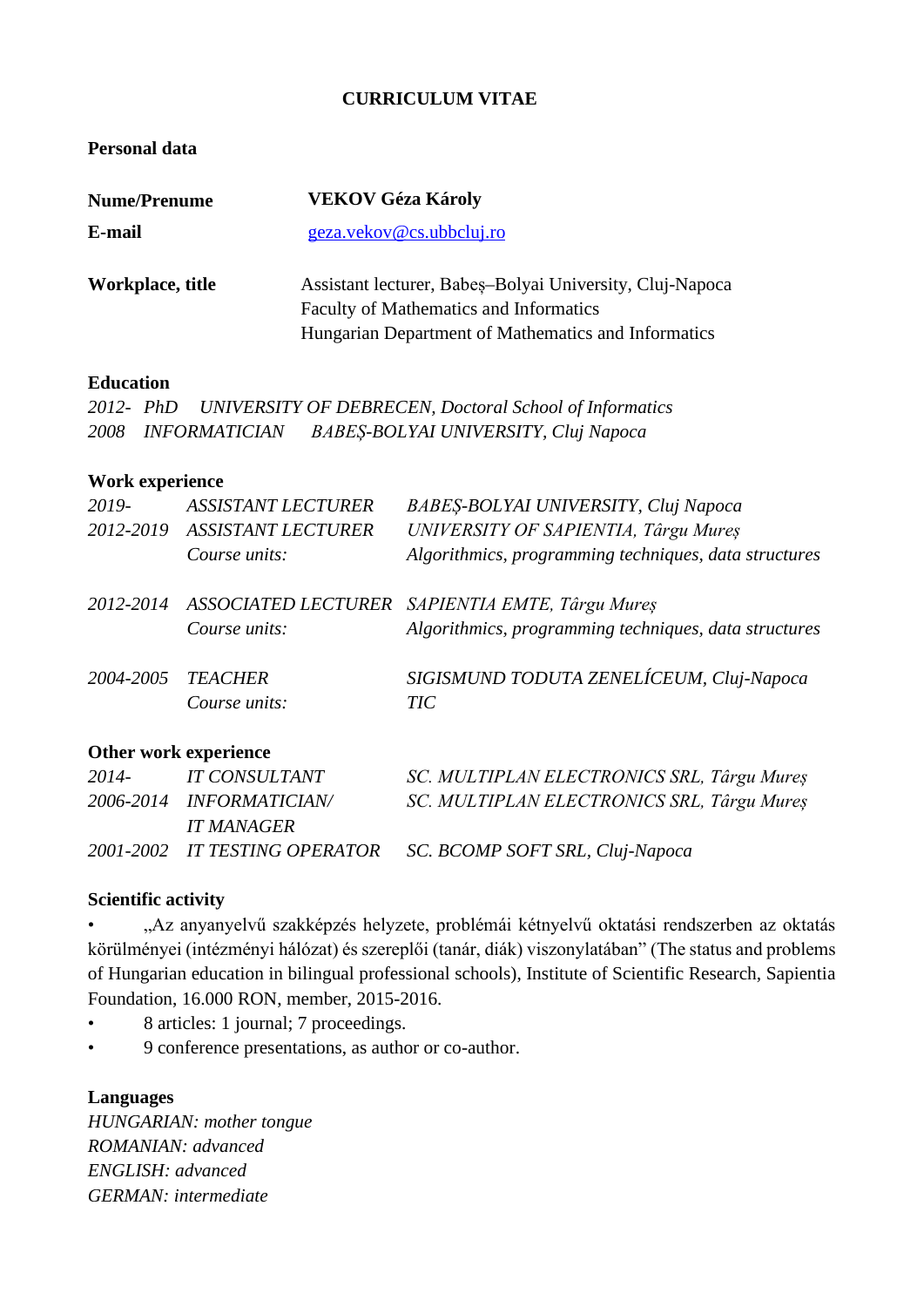# **Research areas**

*Fundamental algorithms INFORMATION SYSTEM DATA AQUISITION INFORMATION SYSTEM STRUCTURE PLANNING*

**Date: 18th September 2019.**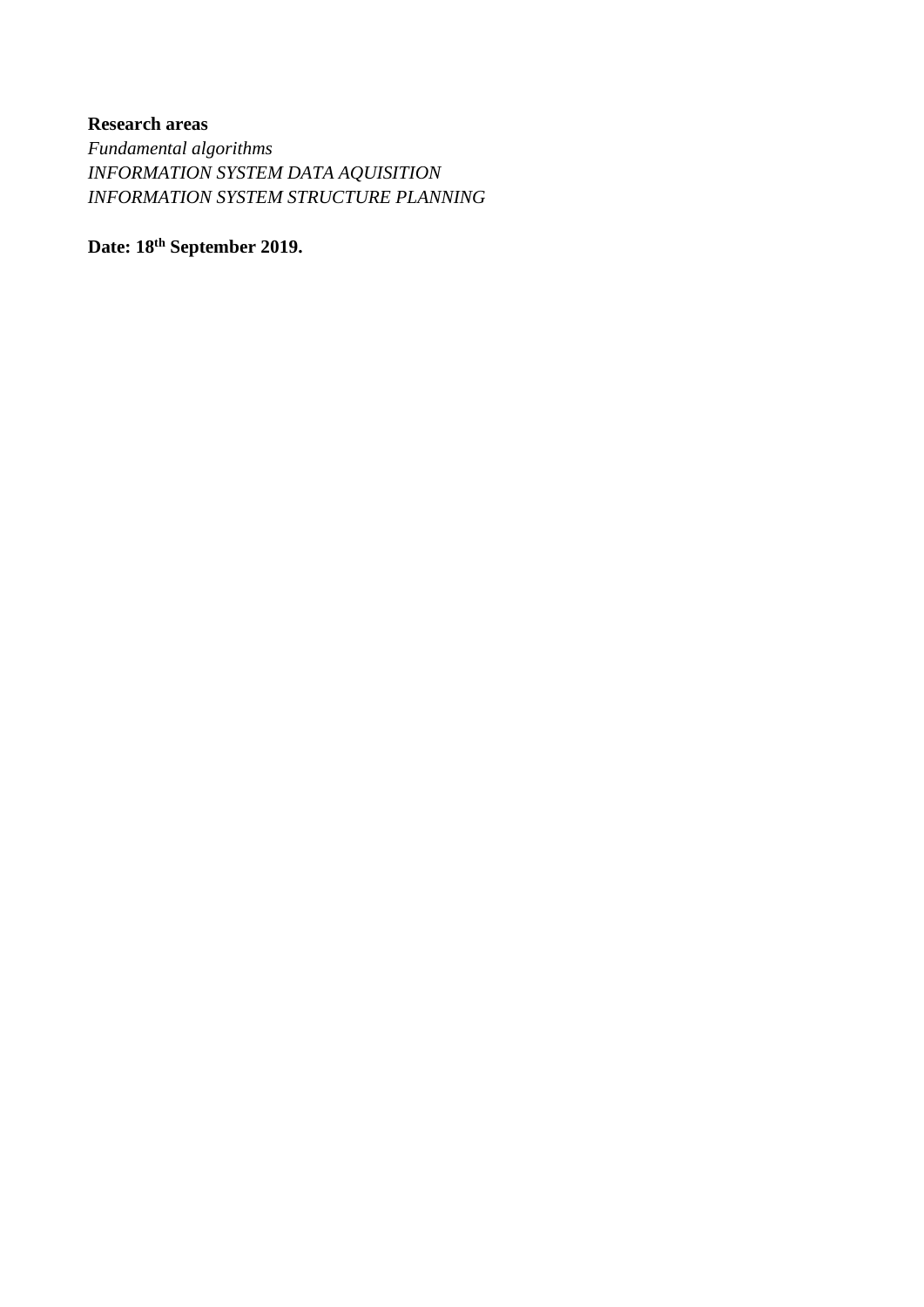# **SCIENTIFIC CONTRIBUTION**

# **Name VEKOV Géza Károly**

### **Most relevant**

- 1. VEKOV Géza, Two-leveled information systems in computer asset management (Kétszintes információs rendszerek számítógépek nyilvántartásában), Műszaki Szemle, EMT, 58. (2012), 43-48.
- 2. VEKOV Géza, POKORÁDI László: A classification of technical system's state descriptor set based on the possible automation of the parameter registration process, Carpathian Control Conference (ICCC), 2015 16th International, IEEE, pp. 571-574.
- 3. VEKOV Géza, OSZTIÁN Erika, KÁTAI Zoltán: Multi-dimensional expansion of Algo-Rythmics, INTE International Conference on New Horizons in Education, IDEC International Distance Education Conference, ITICAL International Trends and Issues in Communication & Media Conference Proceedings Book Vol. 2, July 17-19, 2017, Berlin, Germany. Eds.: Aytekin Işman, Ahmet Eskicumali, ASET, Sakarya, 2017, pp. 701-706
- 4. KÁTAI Zoltán, OSZTIÁN Erika, VEKOV Géza, Development of computational thinking in mixed educational environment (Számítógépes gondolkozás fejlesztése vegyes oktatási környezetben), XXIII. Multimédia az oktatásban, Cluj Napoca, Journal of Applied Multimedia, 2017, pp. 107-112, ISBN: 978-606-37-0183-2.

# **PhD Thesis**

**–**

# **Other scientific contributions**

- 1. VEKOV Géza, Preprocessing unit planning for data collection sistems (Előfeldolgozó tervezése adatgyűjtő rendszerekhez), Műszaki Tudomány az Észak-kelet Magyarországi Régióban 2013, international conference, Debrecen, Hungary, 4 June 2013, 280-285, ISBN: 9789637064302.
- 2. VEKOV Géza: Classification of computer hardware parameters based on automated registration capabilities, Proceedings of the XX-th international scientific conference of young engineers, international conference, EME, 2015, ISSN: 2393–1280, pp. 335-338.
- 3. KÁTAI Zoltán, OSZTIÁN Erika, VEKOV Géza, OSZTIÁN Pálma, Algo-Rythmics: new dimensions, INFODIDACT, Informatika Szakmódszertani Konferencia, 2017, Zamárdi, Ungaria, pp. 1-6, ISBN: 978-615-80608-1-3
- 4. KÁTAI Zoltán, OSZTIÁN Erika, OSZTIÁN Pálma, VEKOV Géza, Algorithmics and art, heap sort from Calata (Algoritmika és művészet, avagy kupacrendezés kalotaszegi módra), ENELKO, 2017, EMT, pp. 199-203.

# **Conference participation**

1. VEKOV Géza, GYŐRFI Ágnes, KÁTAI Zoltán: Differentiated methods in teaching of programming at Sapientia University (Differenciált programozás-oktatás a marosvásárhelyi Sapientia EMTE-n), INFODIDACT, Conference in Informatic-didactics, Zamárdi, Ungaria,